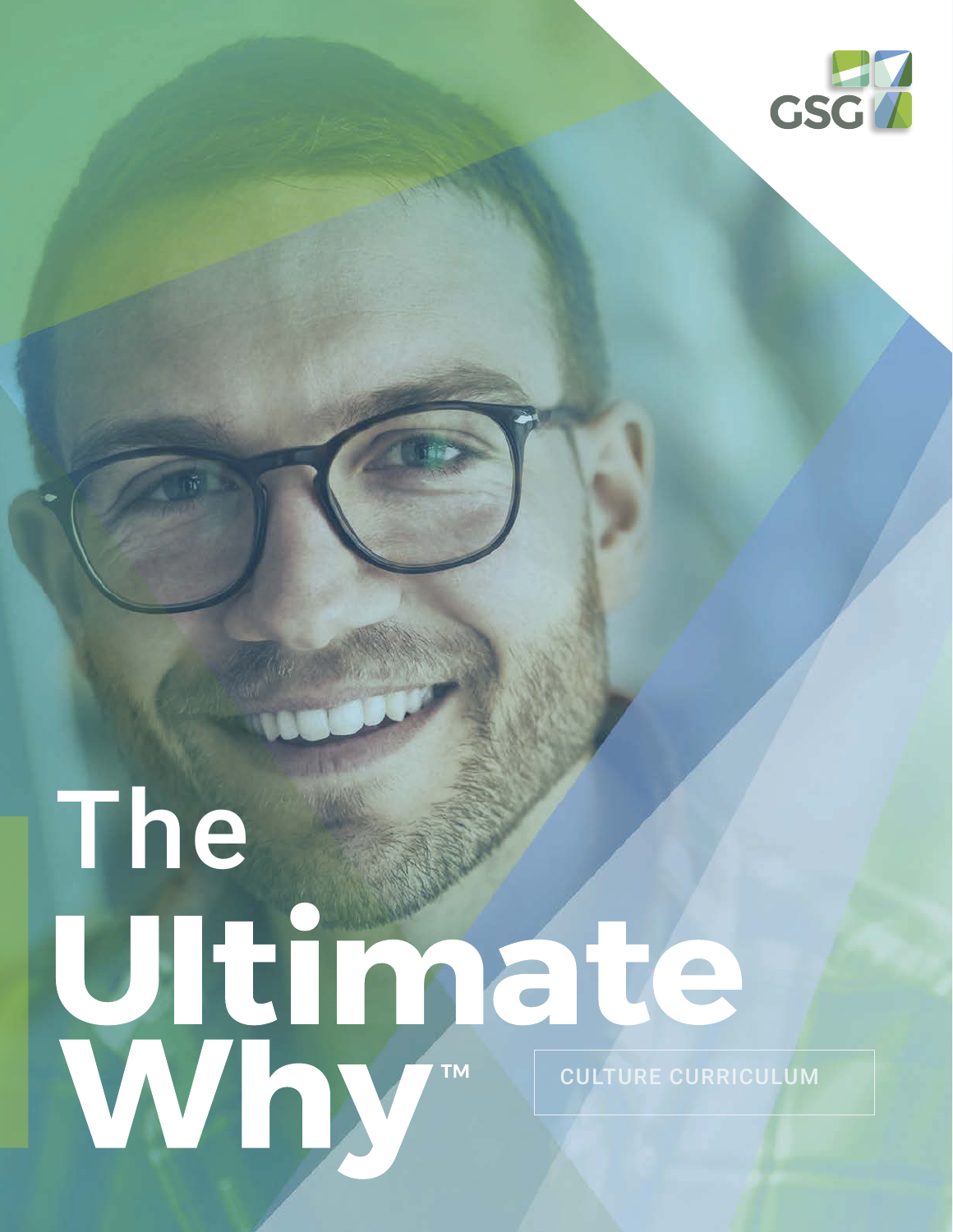#### PART ONE: **THEORY**

# **T H E D I L E M M A O F O U R WORK LIFE**

#### The Idea

Work. You've got to go to work. It's Monday. What a drag. Your waking hours are consumed with your work life. Most see work as sucking the life out of them, according to most surveys. It fills you with a so-what, must-do, drudgery kind of feeling. You think, if you can just make a bit more money, or if you had a different boss, or if you had more control, things could be better. Or after many years you just give up and resign to the reality that work is never going to get better. Sure, there are those out there on the internet somewhere living the dream, but most of us climb the corporate ladder only to find that at the top it is the same as down below. You are in a crisis. How can your work life be more than merely tolerable? What motivates you is the big question?

### **We all long for work that makes us feel alive, but we settle and just make due.**

#### What's the one thing you live your life for?

If you knew what that was, how would that change your world? What if you knew the one thing that motivates all people, would that be a game-changer for your leadership and your organization? Unfortunately, 99% of people we talk to don't know what that one thing is, and they don't believe it exists. So their leadership and the people they lead never find it. We call this one thing The Ultimate Why™ and to truly motivate your work lives there is nothing more critical then to know what Ultimate Why is.

#### It's a Motivation Crisis

A lack of motivation cripples organizations. Studies by Gallup of 30 million people across the world, workers report that 50% of employees are disengaged and are actively looking for new jobs; 20% are disgruntled and oppositional, leaving only 30% engaged with work. Imagine a football team where 5 out of 10 players didn't care who won 2 out of 10 wanted you to lose and only 3 were playing to win. Would this team have any hope of winning, and would you enjoy playing on this team? NO. But according to Gallup, this is how the average organization lines up each day. Ready to lose. As a result, the average workplace is losing 22% profits, losing 37% of employees to turnover, and losing 21% in productivity. All this is due to a lack of motivation. We are spiraling into a crisis of motivation and the last people to realize this will be the first to lose.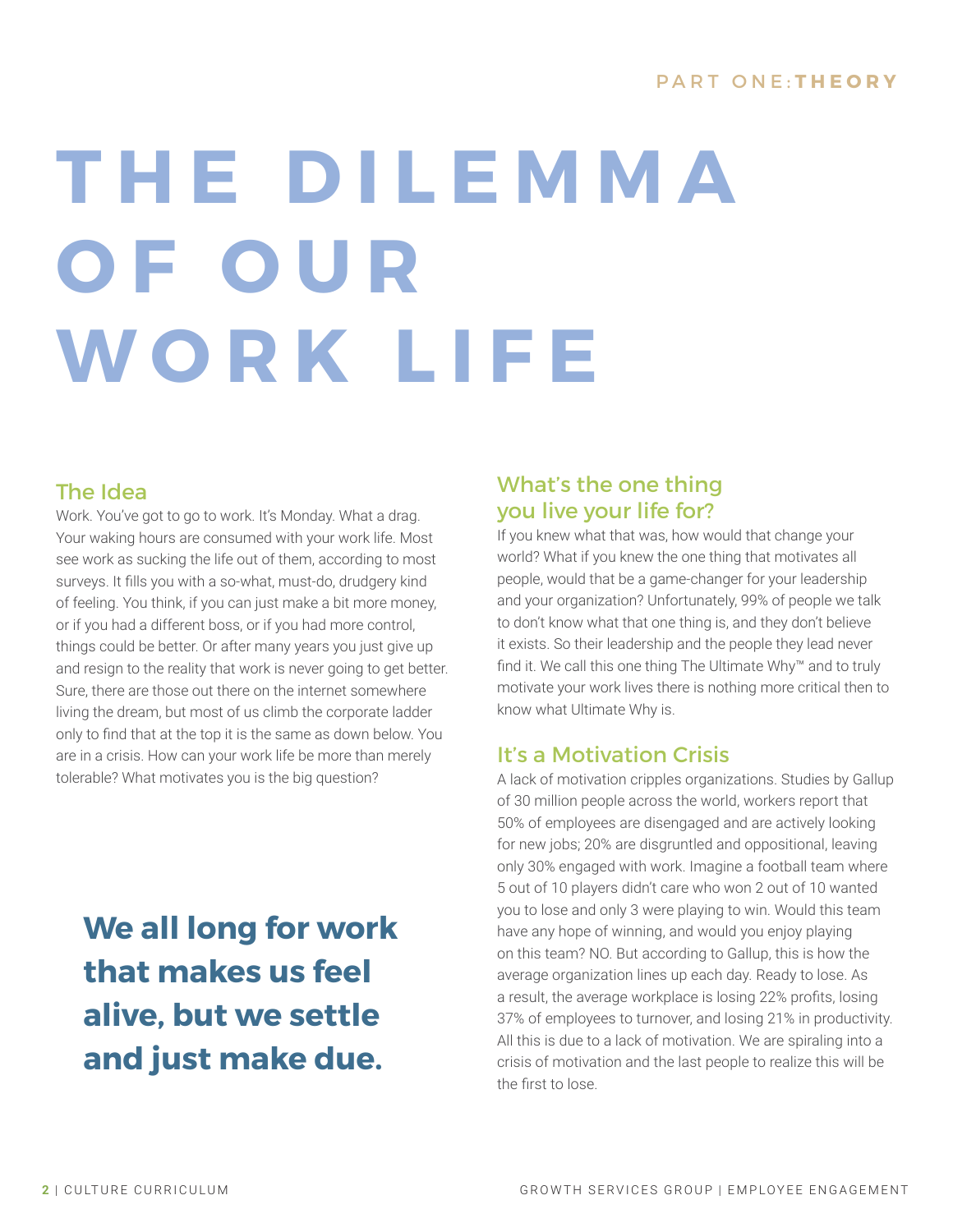### **As leaders we strive to motivate others but are frustrated because we don't know how.**

#### The Exercise

On a scale of 1-10, 1 being I feel completely discouraged and 10 being I feel alive and energized, how would you rate your life's work experience?

What do you think is the one thing that motivates .<br>all people to work and be engaged?

What work experience in your life has given you the most joy?

#### The Story

Tyler was 38 and a rung below VP at a national insurance company. He now had a team that reported to him in the IT department. He had a huge pile on his desk of his own projects and still had his teams to manage. Most days he was stressed and angry but he put on the right face for everyone to see, which took just that much more energy. Unfortunately by the time he got home that energy was gone and his wife and kids bore the brunt of it. His doctor was telling him to get to the gym and warning of worsening cholesterol levels. In his 20's it all seemed worth it, work hard and climb the corporate ladder, it wasn't fun, the top of the ladder was supposed to bring that happiness, but Tyler was finding this wasn't the reality and leadership didn't provide the freedom and safety that he envisioned. Now his team complained about him and his policies. He had annual performance reviews to do, and he had his lists of what he'd like to fix in everyone. He had one superstar, and then the rest of the team, this wasn't going to be fun. He had to hire a new programmer to replace his other star that had recently gone on to a competitor. Tyler made good money, but there were always more payments, and it was never enough. Perhaps if he made VP it would be better, but he was not so sure anymore. Maybe he should jump ship and start his own company and it would be better. Maybe if he could follow his own dream it would all come together. The key to what was motivating him eluded him. Getting his team to do just their jobs was often a challenge, let alone hitting the home-runs that would get him that VP slot. It seemed impossible and was questioning if it was worth it.

#### The Science

According to Gallup Studies:

- 70% of employees are disengaged
- 18% of employees are cynical, disgruntled and oppositional
- 51% of employees are actively looking for a new job
- 80% dislike their jobs according to a Deloitte Poll

"To me, the most troubling statistics focus on our friendships. In a survey given in 1985, people were asked to list their friends in response to the question, "Over the last six months, who are the people with whom you discussed matters important to you?" The most common number of friends listed was three; 59 percent of respondents listed three or more friends fitting this description. The same survey was given again in 2004. This time the most common number of friends listed was zero. And only 37 percent of respondents listed three or more friends. Back in 1985, only 10 percent indicated that they had zero confidants. In 2004, this number skyrocketed to 25 percent. One out of every four of us is walking around with no one to share our lives with. Being social makes our lives better. Yet every indication is that we are becoming less social, not more."

> *― Matthew D. Lieberman, PhD, Social: Why Our Brains Are Wired to Connect*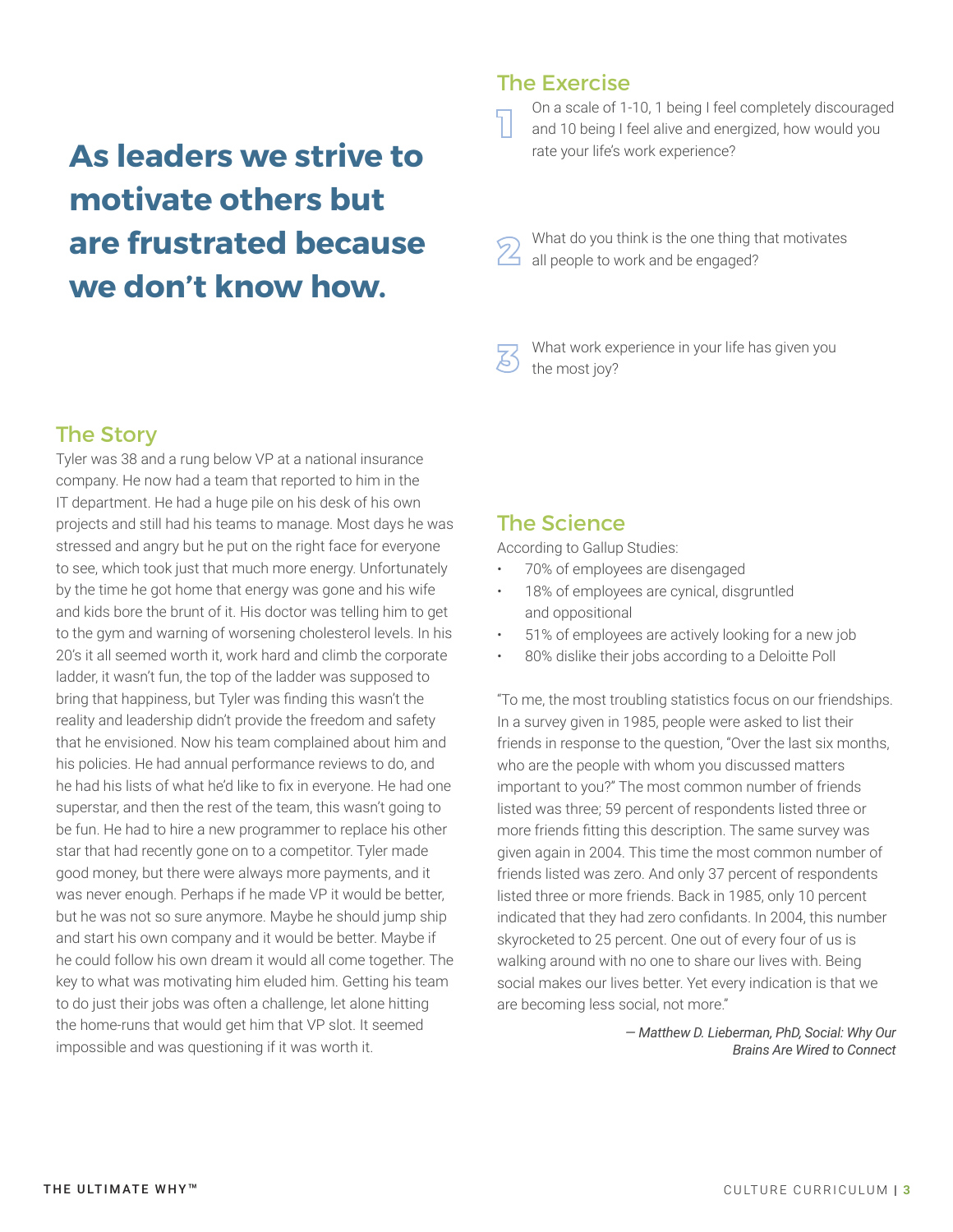# **T H E F A L S E G O D S O F MOTIVATION**



#### The Idea

False gods are something you pursue thinking it will give you what you want. Only when you serve them, they turn out to be empty and powerless to deliver. They are shiny and others are flocking to their temples so it seems like they should deliver, but in the end, they are just impotent images that leave you feeling empty.

When most people are asked to name what motivates everyone to work the big three always come up, money, power, and achievement. These are the shiny objects in our field of vision in the workplace. They are offered up by leaders and gurus as the stuff you want. And you think that you should want it, everyone else seems to want it.

#### Making it Worse

And, tragically, using these three as motivators has the opposite effect and they end up de-motivating people. According to the motivation expert, Paul Marciano, Ph.D. carrots and sticks will only make things worse. Study after study concludes that extrinsic rewards will work briefly, and then result in ever-diminishing results. They act in the same way an addiction does, a brief high that can never really satisfy and then a low, followed by a downward spiral. Being unaware of what motivates all people results in this vicious cycle of demotivation. Let's take a look at each one of these false gods and why they have a hold on people.

#### Money

Money, we all need it, can't live without it. Money is one of the outcomes of labor. Yet is it the "why" you work? Is it the single motivational factor that moves all people? Ancient wisdom labels the love of money as the root of all evil. Country songs tell you, it won't buy you happiness. Again, it is a temporary high at best. You do get a hit of dopamine when you get some or spend some, yet studies show that even mega-lottery winners in a few months feel the same or worse than before they got their millions. Because it is a dopamine hit. It requires more and more to make us happy next time. So, it becomes an endless treadmill of I'll be happy when... and when never seems to come.

#### Power

Next are Power and Influence. It seems to put you in the center of things. You feel if you can control your world you can insulate yourself from the pain of people hurting you, and people will seek you out. Only to find you are not the only ones seeking this false safety. Others attack, or criticize, out of envy. It is a constant battle to live a life based on power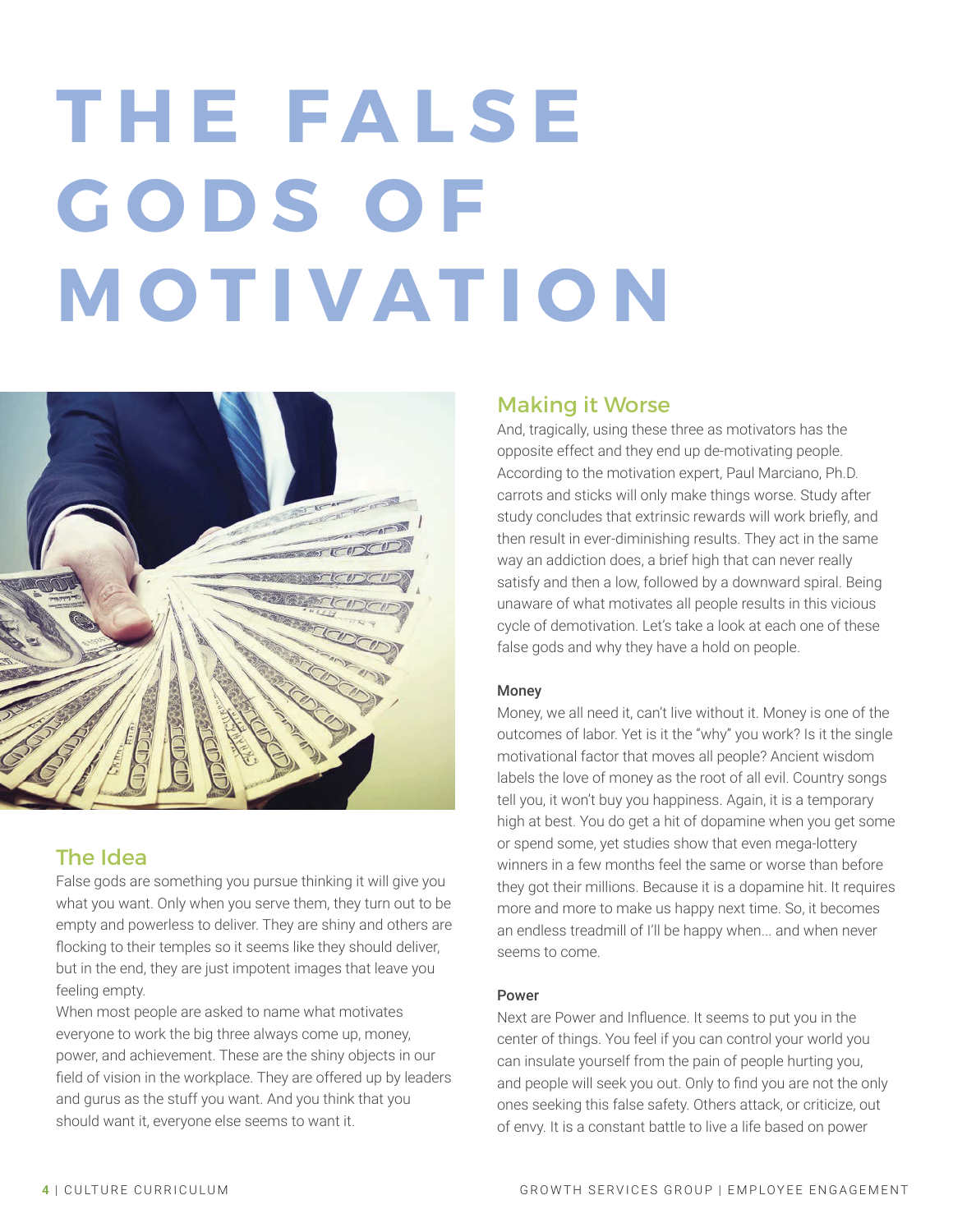and influence. At best, it provides temporary relief. We envy those who have power and imagine that they are somehow in this bubble of constant peace and happiness. But the truth is usually quite the opposite.

#### Achievement

Finally, there is achievement. The great business, the work of art, the act of charity are all things of great achievement seen by others that you get credit for. This credit does feel good, again a hit of dopamine, yet it doesn't seem to last either, even though it seems more noble and acceptable a pursuit. Often the issue is that you are pursuing the cause and see the people they are serving as objects rather than seeing them. Often those who serve this god are constantly looking to the next project to bring them more significance. Often they are out of balance, and those working with these visionaries get worn out. The adrenaline of the next task pulls them through life. The problem is the project never lasts. They always need one more and they jump on the treadmill again.

So, if all of these leave you feeling empty, what is left? What are you to do?

#### The story

I was raised in a church that had missionaries come from behind the iron curtain to tell how they smuggled in bibles and started the underground church. They would tell stories of how they defied armed border guards and endured prison and went on to do great achievements. I figured that was it. Adventure, nobility, significance...what else could someone want for a lifetime? So, at 20 years of age I stepped off the plane onto foreign soil as a missionary. I was going to live a life of great achievement. There was one flaw in the plan. There were others there trying to serve this same false god.

What ensued was not a work of passionate service for others, but a miserable experience of shame and manipulation by my bosses who were pursuing "achievement" ahead of me. In pursuit of their achievement goals they pushed and manipulated me and the team. It was the ultimate let down, thinking I would reach the pinnacle of work life. I found only pain and brokenness. There is nothing more crushing than thinking you have the greatest thing in life, and once obtained you find it to be empty and disappointing.

I kept pursuing this goal for years in different forms, until he reached my own midlife crisis and realized this just wasn't going to ever bring me the joy in work and life I was seeking.

#### The Exercise

Which of the false gods appeals most to you?

When did it really hit you that these "gods" 2<sup>White</sup> be false?

Do you see people in the media or in advertisements that the false gods seem to work for them? What do you think is the whole picture?

#### The Science

Dopamine is the hit we get when we get money, obtain power and influence, or accomplish something significant. It does feel good, but like false gods, it requires your soul. Our brain down-regulates after each hit, meaning it takes more of the "drug" to make us feel that same euphoria as last time. We end up living lives of addiction, slavishly working for the next hit. Eventually, in our honest moments we despair of this, but usually, we don't have any other options.

*― Dr. Robert Lustig, The Hacking of the American Mind: The Science Behind the Corporate Takeover of Our Bodies and Brains*

"Somewhere along the line, the pursuit of happiness got confused with the pursuit of income and career advancement."

> *― Matthew D. Lieberman, PhD, Social: Why Our Brains Are Wired to Connect*

**There is nothing worse than pursuing what we think will be the pinnacle of happiness only to find it empty or fleeting.**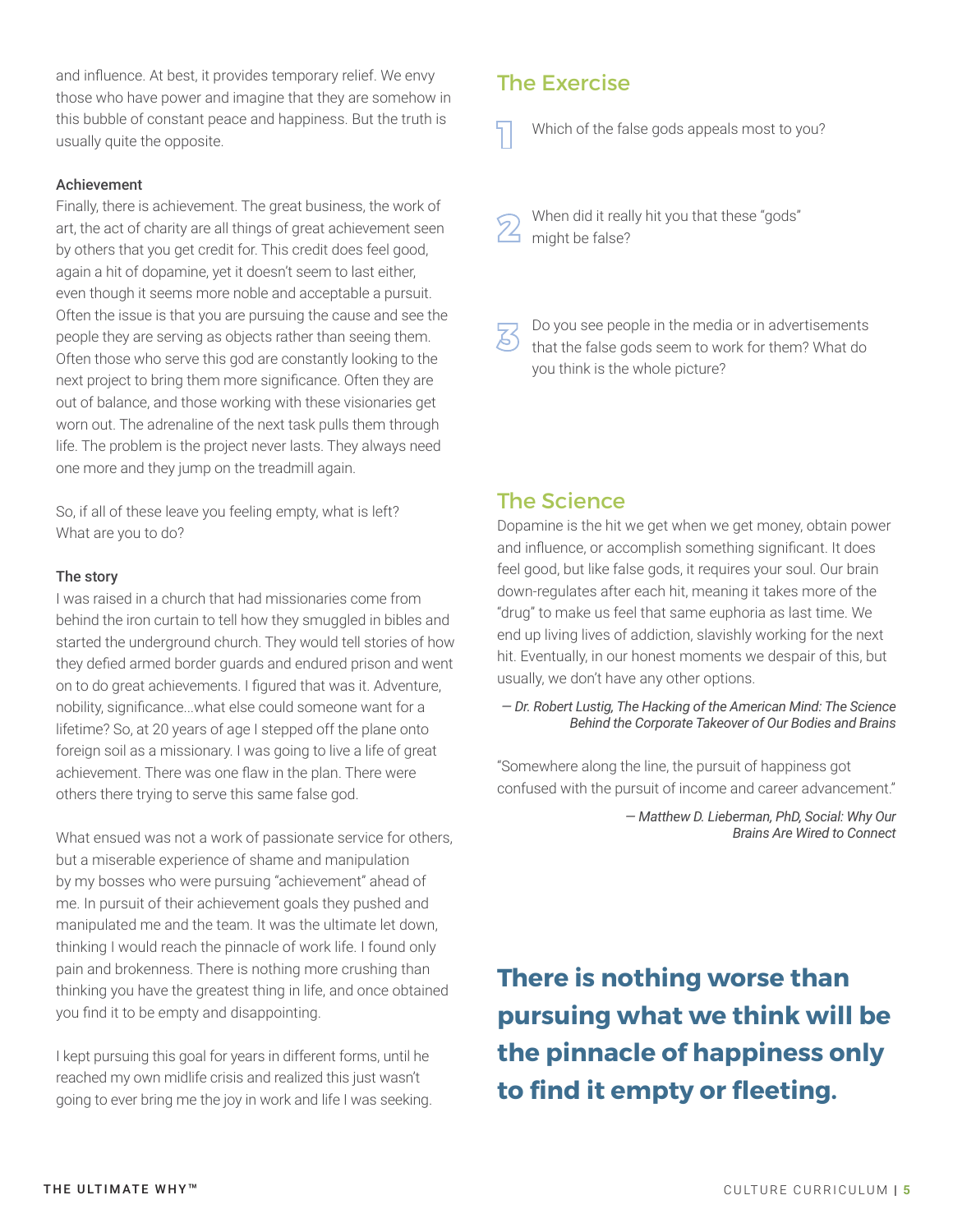## **T H E ULTIMATE WHY™**

#### The Idea

Our hearts aren't stupid. When they are served up false gods for motivation they know that there is something inherently off with it. That is why when Gallup takes surveys so many respond that they are disengaged. It's not because they are bad or lazy people. It's just the culture, advertising, and our education that can't see beyond the false gods of motivation to the Ultimate Why that motivates us all. So really these surveys show you how in tune to yourselves you really are. You know you haven't found what we are looking for. This is why understanding the Ultimate Why™ is critical for everyone and especially leaders of any organization.

#### So What is The ULTIMATE WHY™ ? What is the one thing that motivates all people? You actually already know.

When we ask people what the Ultimate Why™ is they try to answer it with their "left brain," and they cannot come up with the answer, they say "I don't know" or something like money. But when you reframe the question nearly 100% of people answer it correctly and immediately, because this reframed question appeals to the right brain. It is called the Eternity Question:

#### What is the one thing you could live with for all Eternity?

- 1. Money alone and nothing else?
- 2. Power alone and nothing else?
- 3. Great achievements alone and nothing else?
- 4. Or to be surrounded by people who love and care for you for all eternity?

Nearly everyone we ask answers "people who love and care for me" And that's it...Loving Connection is the Ultimate Why™. It is the one thing that people want more than anything else in this world. Loving connection is the Ultimate Why, the ultimate motivation behind all we do. Everyone knows in

their gut it's true because they have experienced it in life. And in fact, the other options are ridiculous in comparison. What is more, psychologists and researchers confirm this conclusion that loving connection is the base of human motivation: Studies by

- Dr. Sue Johnson
- Dr. Allen Schore
- Dr. Jim Wilder
- Dr. Jim Loehr
- Dr. Matthew Lieberman
- Dr. Barbra Fredrickson and more.

In one study where researchers followed Harvard Grads for over 80 years, the longest study of its kind. The one thing that made the biggest difference in outcomes for health, wealth, wellness and happiness was loving connection, the Ultimate Why. Our gut and researchers agree that we are created for connection, we are inherently social beings. Our social brain (right brain) is the most influential part of our brain it Knows the Ultimate Why is the one motivator. The brain releases serotonin and other neurotransmitters that bring a feeling of joy and contentment when we experience loving connection. Other pleasures make us happy for a moment but then leave us unsatisfied and wanting ever-increasing rewards to feel even slightly motivated.

The Ultimate Why™ of loving connection motivates us to do the biggest and greatest things in our lives, and we feel good about doing it. This isn't a hippie, romantic, or infatuated kind of love. It's a dedicated love–getting up with kids at 3 a.m., staying late to keep a promise to a client, firefighters running into the fire to save a stranger, calming an irate customer, taking a bullet for your country, working 40 years to support kids and grandkids. This kind of love motivates and sustains us all. It is the Ultimate Why™.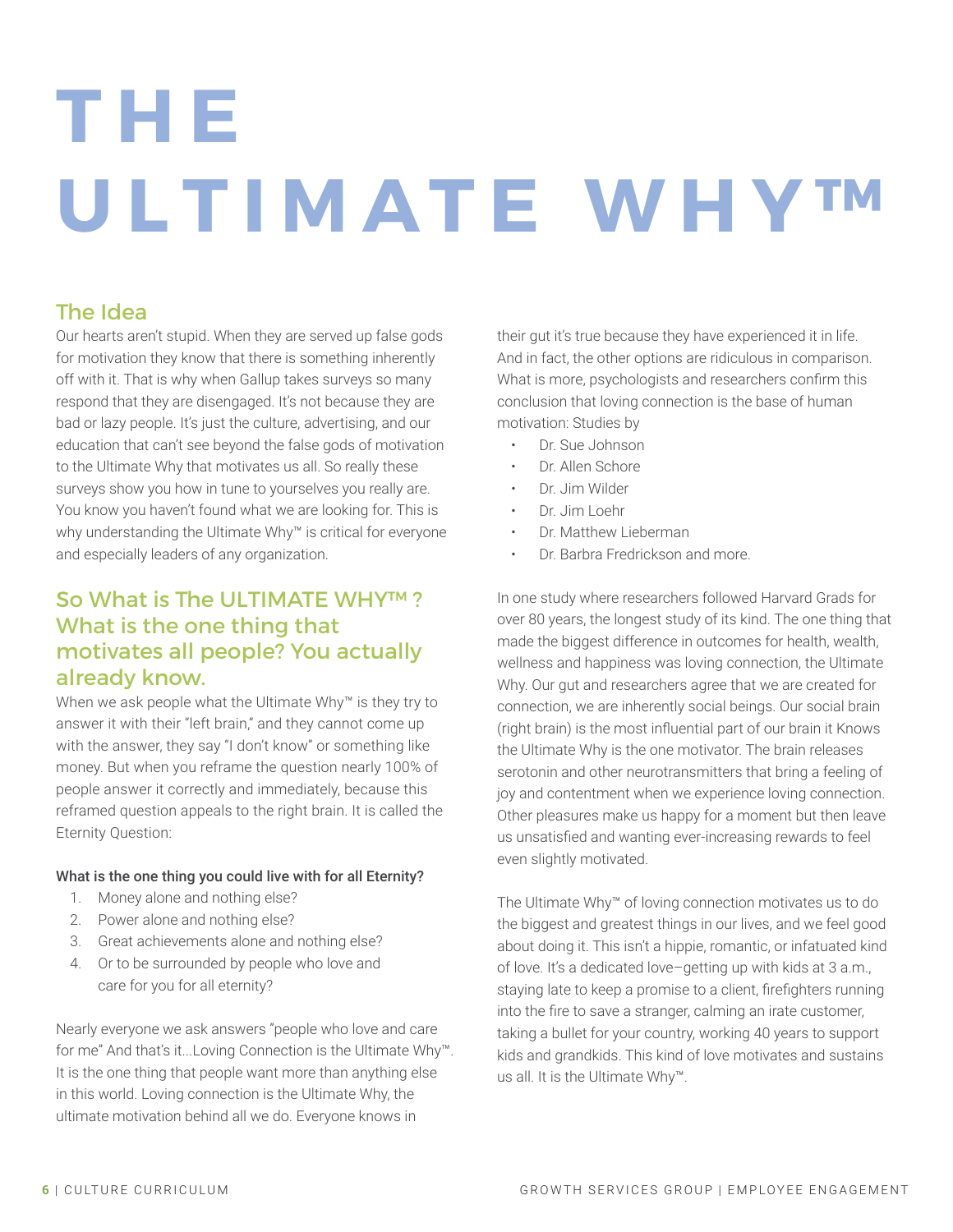#### The Story

Bill had chased success his whole life. He was pretty good at his work in Corporate Law. He was a partner in one of the small firms in his city. They did good work and were growing. His team worked hard and was professional. There were a few that were partner material on his team, one that was even smarter and sharper than he and that made him nervous, and Bill didn't like this feeling. There was a lot of pressure on Bill to "create new work" with his clients. He knew what this meant, it never was unethical, but sometimes the client didn't really need what his team suggested as legally important. He was beginning to experience that midlife crisis. He was never going to be as big as he envisioned in his 20s and knew how much work it would take to get there, where ever there was. Why was he doing all this anyway?

Bill's firm then started to adopt the Ultimate Why as a guiding principle. At first, Bill thought they would get soft and not produce, but liked the direction. As they began to practice the Ultimate Why the team actually began to pull together and work better. Bill began rooting for his precocious team member to succeed; other teams helped each other rather than stay siloed and competitive, like in the past. Bill began to notice what was really important in life, the people around him. He began working on a new area of law that would help one of his smaller clients. What surprised Bill was that his team was doing more than before, in less time. Gone was the pretense of looking super busy and now it was how can we help each other get home to our families on time. It was telling clients honestly when they didn't need the extra work, yet there always seemed to be new work coming in by word of mouth.

It was an adjustment, and it took time to lose old habits, but there was a real cultural shift that the whole team was taking on. They began to take on a reputation as a great place to work. Bill's work life was getting a second wind at a point in life when he was beginning to despair. The Ultimate Why of loving connection was anything but soft. It was engaging and caused real outcomes for Bill's team and the firm.

#### The Exercise

Would you choose loving connection over all of the false gods combined?

How does it feel when you do something 2 motivated by giving?

Are there people in your life who seem to live life from the Ultimate Why? What are they like?

#### The Science

According to the Harvard Longevity Study people that had healthy loving relationships lived long lives full of joy and thrived in many areas of their work lives as well.

Sue Johnson, PhD points out in her book that loving connection is the core desire of every human being. It is wired into us at birth and it is the motivation for our behavior as adults.

"Living for others [is] such a relief from the impossible task of trying to satisfy oneself."

> *― Matthew D. Lieberman, PhD, Social: Why Our Brains Are Wired to Connect*

"It's hard to find meaning in what we do if at some level it doesn't help someone else or make someone happier."

> *― Matthew D. Lieberman, PhD, Social: Why Our Brains Are Wired to Connect*

Serotonin is a neurotransmitter released when we experience positive connections. It is not down-regulated and leaves us with a sense of contentment land a feeling that we don't need more. It is a deep sense of joy that we experience. It is a sustainable and constructive way of living.

*― Sue Johnson, Love Sense*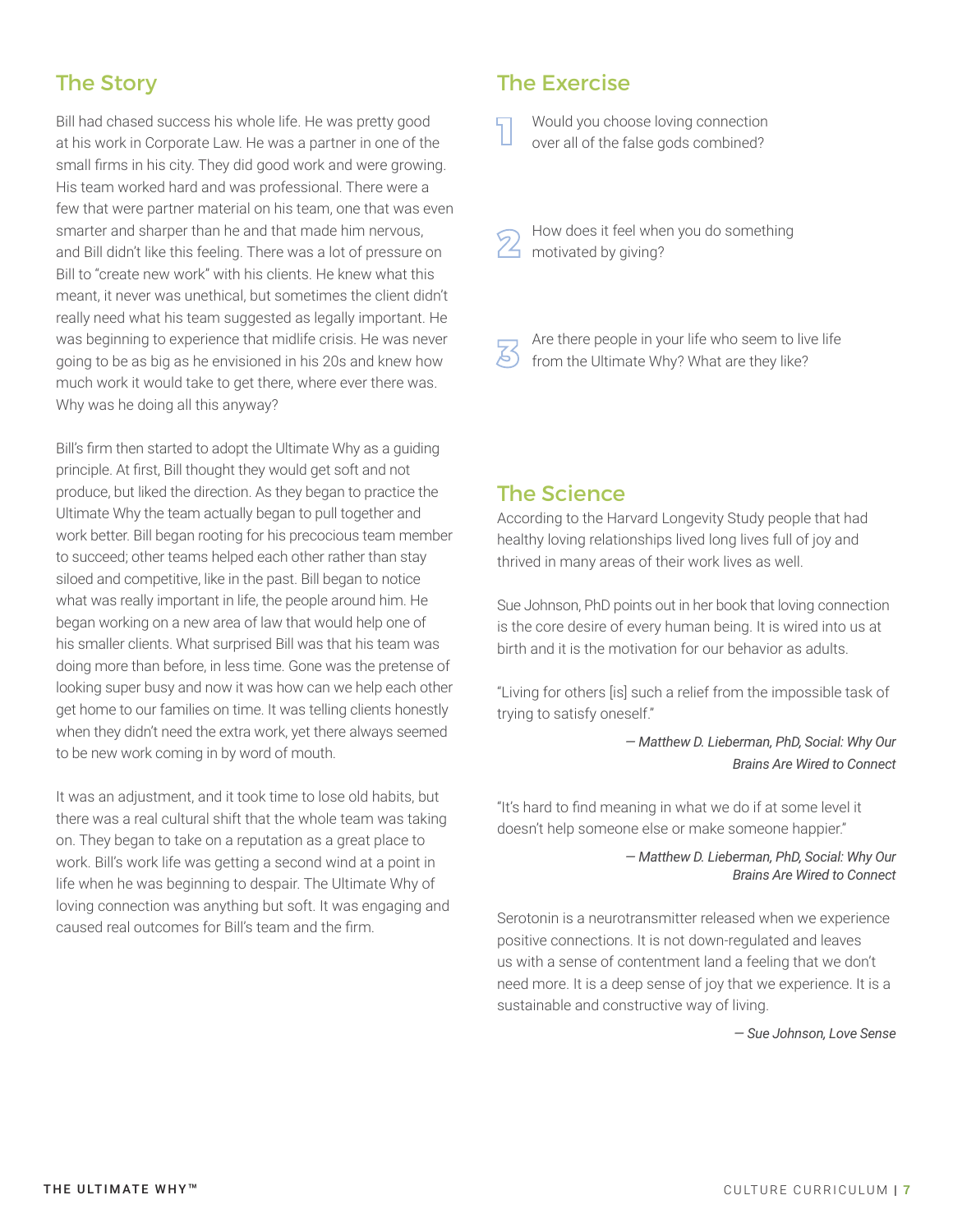# **L O V E I S S E R I O U S BUSINESS**

#### The Idea

Imagine if work in the workplace was fueled by the Ultimate Why. But is that even possible? The workplace seems to be a world of profits, competition, and dogs eating dogs. Wouldn't those organizations inspired by loving connections be kicked to the curb by ruthless competition? Where does loving connection fit in the world of commerce?

Let's look at a simplified exchange in the marketplace. Thomas has flat land where he grows wheat and he agrees to grow wheat for John whose land is hilly so he raises sheep. They agree to exchange sheep for wheat (if you have played the game Catan you can identify). They set a value so many sheep for so much wheat. They exchange the goods and both are happy and grateful, both have labored for the other. Both appreciate the service that the other has rendered for them. Doing things that they themselves were not capable of doing. So this is how loving connection is manifested in business, in mutual service, or giving. If Thomas or John fails to produce a good product, moldy wheat or sickly sheep, the other will feel a sense that the other has not really cared for them. If your service is fueled by concern for the person receiving the good or service. Your service will truly be a noble act that leaves both parties satisfied.

At its core the act of service or creation of goods for another is actually an act of love. Far from being a soft approach to economics love is the foundation of any healthy economy. Jeffrey Tucker, think tank economist, author and CEO, argues that greed is not the core of economics. "Many degrees of love, as traditionally understood, are at the core of what it means to exchange, invent, speculate, and produce. An economy based on the love of others cannot neglect the institutions of ownership, exchange, volition and creation."

In fact, work is the hardest form of love. It is many long hours of labor for other people. It is the laying down one's life for the other or even loving your enemy. The hard stuff. The showing up for 8 hard hours of work to serve others well. It causes firemen to go into burning buildings for strangers and customer service reps to calm down an irate caller and still serve them well. This isn't the fluffy hold hands and smile hippy love. This is the type of love that pushes you to create even better products for those we serve. It pushes you to treat yourself, your team and your customers not as commodities, but as people. This shift takes you into places where people work and do business because they want to, not because they are compelled to. This is loving connection in action.

So your business might produce a product like a tool for farmers. You would craft, sell and service that tool motivated by the Ultimate Why. Your act of service is to produce a great tool that will help the farmer's life better. Or you might render a service like providing insurance. Your service helps protect your clients from financial harm. So how each business "lovingly connects" with the people who buy their product or service is different. One a tool, and another financial protection. Yet the why they are doing business is the same. That is why it is the Ultimate Why. It is the universal motivation for all business.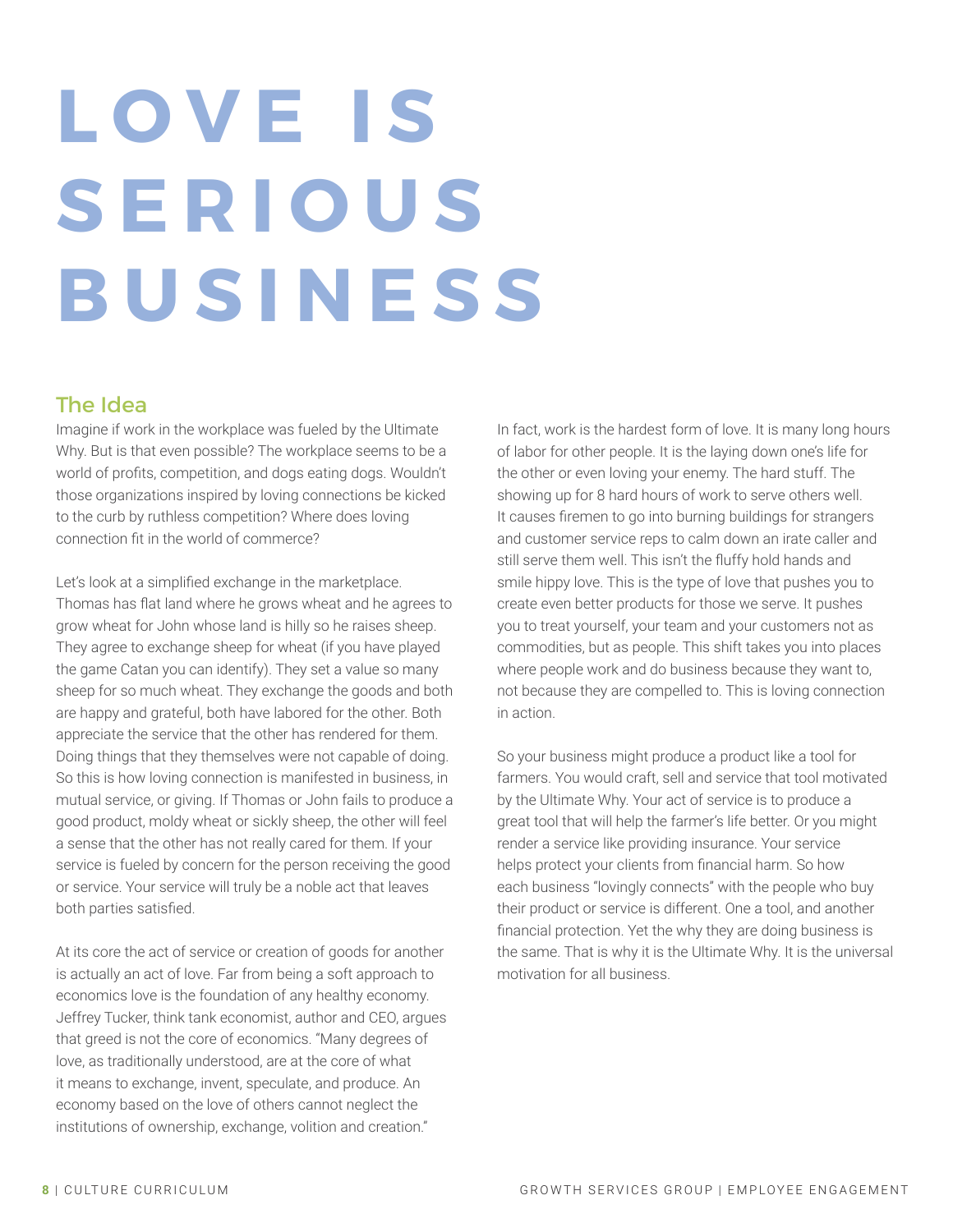#### The Story

I had just checked my bags at the desk at 5am. The desk clerk was bleary-eyed and perfunctory. He did his job, with minimal eye contact and curt to the point questions and my bags were on the plane. There was little human connection. A few minutes later I was in line behind an immigrant family in the TSA line. The mom was flying with two little children. And the TSA agent, I noticed, was engaging and kind, very real. She looked directly at the mom with kindness and explained to her about a special line she could go in to get through quickly with her two children. She checked her papers and sent them on with a smile. She proceeded to treat me the same way, not in a sappy kind of pasted on happiness, but an "I am glad that you are here and I am happy to serve you" kind of way. I was beyond impressed. Government workers make no more money for their government by doing their work with loving connection. But this agent certainly found it within herself to do so. It made a difference to me and the immigrant family. I thought about how the TSA agent must have felt, and as a fellow human, I could empathize that working like that would feel good. I contrasted that with how the bag checkers likely felt. They felt low energy they felt theirs was just a job, customers were a burden, life was a drag, especially at 5am. It was a contrast that has stuck with me to this day. The "why" we work affects our own lives as well as those around us. Those who show up with the Ultimate Why as their motivation can do just about anything and find meaning and life's energy in it. Those who show up with the "what's in this for me" attitude make work misery for themselves and those they work for and with.

### **We exchange stored labor, money, for the labor of another, and we both say thank you.**

#### The Exercise

When do you feel the best at work?

How do you feel when a co-worker, client or customer is even slightly upset with you? Does this disconnection overshadow your whole day?

When you genuinely give and serve, do you feel that you get back more than you give?

#### The Science

The Drucker Institute has done extensive studies into what drives successful companies. They all have very high ratings of employee engagement. Meaning they have cultures that value their people and value their customers in loving exchanges.

Sociopaths are people without conscience, they can act without any relational empathy toward others. Sociopaths will win at all costs, without regard for others. There is no loving connection. If a business is powered by this force of winning at all costs, it would be sociopathic.

Martha Stout Ph.D. in her book *The Sociopath Next Door, The ruthless vs. the rest of us*. Shows that those without conscience are generally unsuccessful, bitter and unhappy. They are not particularly good at business, because all their lack of love drives them to destruction rather than creative endeavors. She goes on to say that it is loving connection that fuels successful happy living in all areas of life.

Daron Acemoglu and James A. Robinson, the authors of *Why Nations Fail: The Origins of Power, Prosperity, and Poverty*, suggest that economies that give freedom to their people to give and receive freely are the economies and nations that succeed. Communism and Dictators ultimately fail as these forces don't allow us to freely give and thrive as humans. The ability to give freely is the basis of loving connection when we give freely to those around us.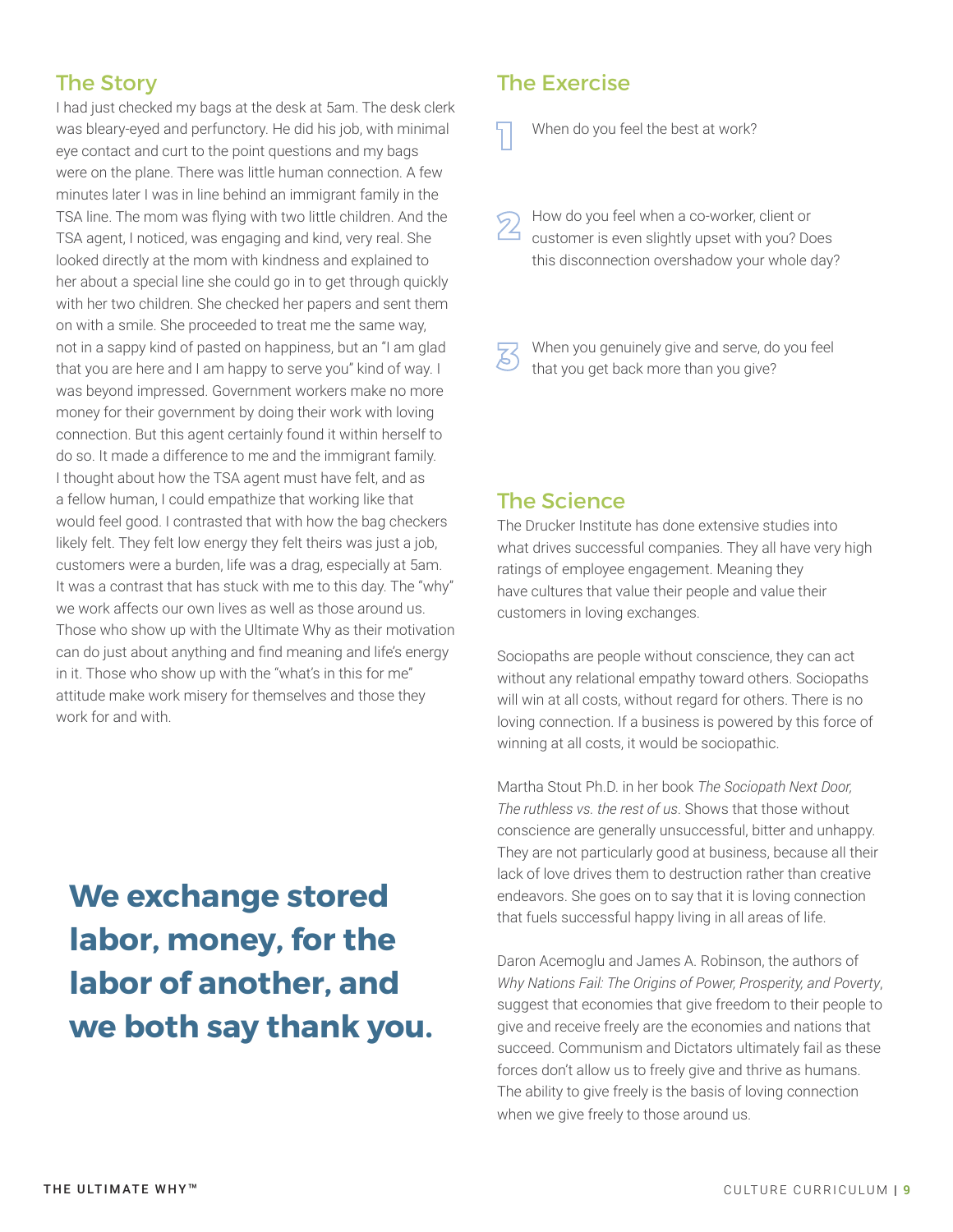## **W H O D O WE LOVE?**

#### The Idea

In the Ultimate Why who we love is clearly defined. In business there are three objects of our loving connection: the Self, the Team, and the Community. It might seem obvious, but looking at the world through this lens of three "who" is critical, and organizations that don't keep this focus will constantly have issues. Let's look in a bit more detail about what it looks like to focus on the Self, the Team, and the Community in a balanced way.

#### Loving the Self

The big shift with the Ultimate Why's focus on loving connection is the shift in direction of energy. Selfish philosophies direct all energy inward, for the purpose of finding personal benefit. Ancient wisdom contradicted this millennia ago with statements like "he who wants to find his life must lose it" or "love your neighbor as yourself." Now the second statement supposes a self-respect, a self-love, but the point is so that you can love. To put it another way, the goal of the self is to find our best serve or how we love the best. Michelangelo's best serve was painting and sculpting. Michael Jordan's was basketball. These were simply their best serves. Not that either couldn't serve others outside of these capacities The love of the Self, therefore, is the development of the self not for self's sake but for the sake of those you love. You should pursue your talents, traits, values, strengths likes and proclivities with vigor so that you can love more. As you love yourselves we improve your ability to love and connect with others.

#### Loving the Team

The team is your smallest group. Those few people in at work that you routinely speak with and work with. For most people, this ranges from two to twelve. In business, this is the team that you work with routinely. The big question for the

team is how can you help others realize their best self. You use your talents for the success of your team. As you give to each other the team becomes stronger. You are KEEPing our team. Knowing the values, traits, and strengths of your teammates. You use this knowing to emotionally engage with them daily. You make promises to your team to help you grow and become more and give better each day. It is an exciting process of shared growth. The team realizes goals, enjoys each other, helps each other, and works to build on the strengths of one another.

#### Loving the Community

In most organizations, there is a community that you come together to serve and lovingly connect with. You make products and services for the benefit of the community. You treat the community with respect the way you do the self and the team. You innovate and create, anticipating the needs of the community. You exchange gifts and thanks with the community. They give you the fruits of their labor, money, and we give them the fruits of yours, your products and services. You usually say thank you, expressing your gratitude for what you have done for one another. If there is no community there is no business. Business exists to serve the community.

#### Balance is the key

When the Self is the focus we end up in Narcissism, where the Self always wins, and ironically ends up not happy and neither are those around them. This shows up in businesses where it is about serving a leader's ego or bank account. Eventually, these organizations implode, too. When organizations focus on the team first to the detriment of those they serve, we end up with bloated corporations out of touch that go bankrupt in their lack of focus on the community. Companies that exist only to extract value out of their communities eventually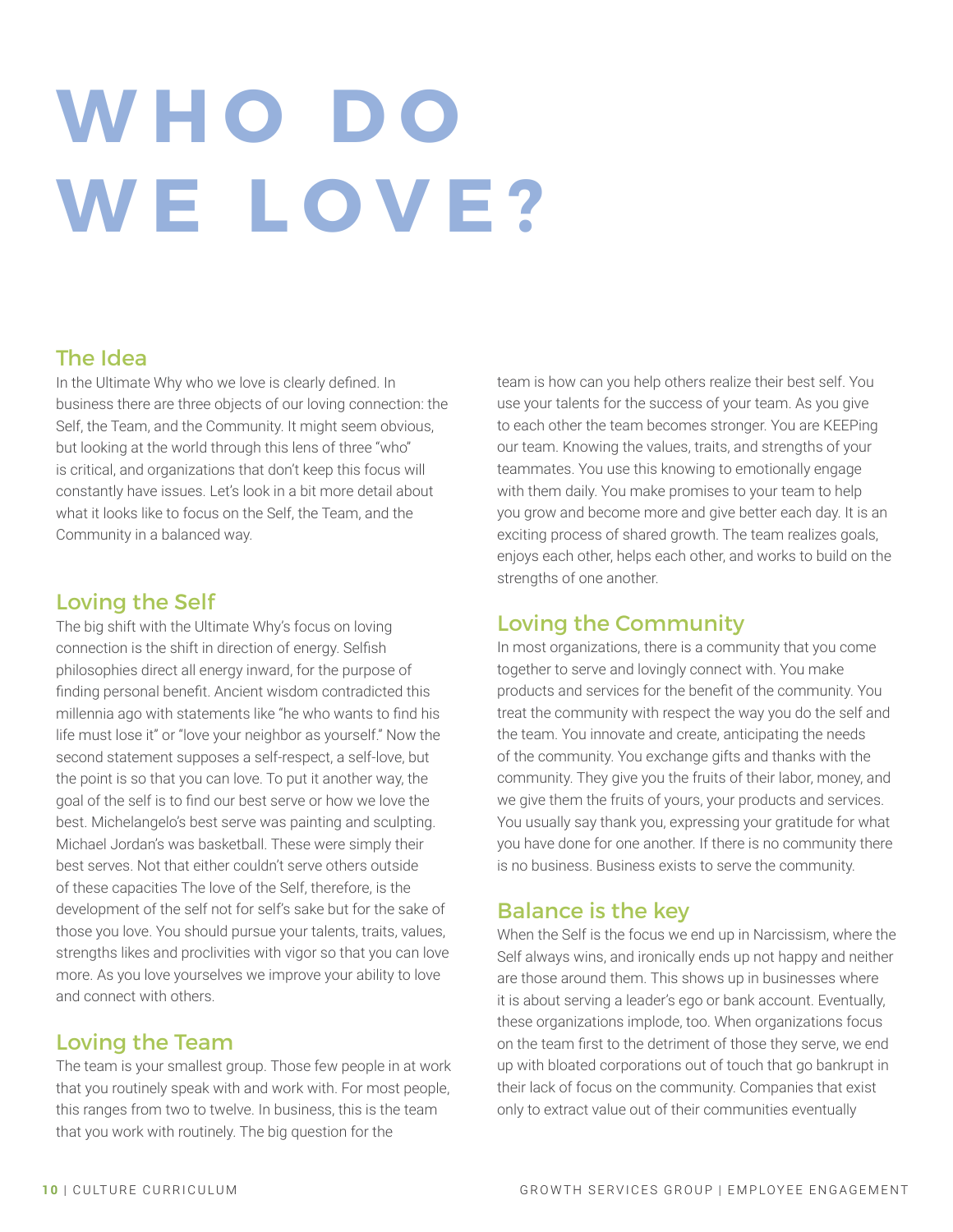wither away. Businesses exist to be constantly serving and anticipating the needs of those they serve. Now if a business is focused exclusively on the community, neglecting or abusing the team and self in the process it will fail as well. Teams can not be chewed up like consumable fuel and see long-term success. When the self is neglected and fails to grow, the group will fail as well. It is when the balance between all of these is achieved that we find the most successful organizations.

#### The Story

I've been in business most of my life for myself. I have been affected by the general zeitgeist that says if you win in business life will be good. I gave lip service to good teamwork and serving my clients, but the pull of thinking I'd feel great when I finally succeeded was the false god that kept appearing in my mind with no other focus to take its place. I was more focused on myself and my business in an egocentric kind of way. I wouldn't have said that this was my goal, I'd have said this is just the way things are, business' goal is to get paid and succeed. In my efforts to lead my team, I had a hard time encouraging or helping people grow because I was too busy trying to get things done to get ahead as a business. I also didn't know how to motivate my team. It was a vicious cycle, the team deep down knew I was trying to serve myself and they didn't really want to follow that. When I started turning this all around and focusing on the Self-Team-Community balance things started coming together. I was leading to a goal outside of myself that everyone's ultimate why agreed with. When things get out of whack we need to tune ourselves back to the ultimate why. It could be a lack of focus on creating value for the community. We might not be growing the self into its best serve, just chasing the buck or titles. We might not be seeing our team's purpose is to help one another grow into our best selves and serve and create for our customers. It is a radical departure from my old leadership goals. I can now point to the Ultimate Why as the place I am leading to. Is it still hard work? Yes. Is the work more fulfilling than before? Definitely.

#### The Exercise

How is it challenging to balance between home and work and friends?

When you truly experience some sort of loving **Connection do you feel more energized or drained?** 

When have you experienced an organization out of balance? What was their main focus? How did it play itself out?

#### The Science

"It's hard to find meaning in what we do if at some level it doesn't help someone else or make someone happier."

> *― Matthew D. Lieberman, PhD, Social: Why Our Brains Are Wired to Connect*

"For leaders to get results they need all three kinds of focus. Inner focus attunes us to our intuitions, guiding values, and better decisions. Other focus smooths our connections to the people in our lives. And outer focus lets us navigate in the larger world. A leader tuned out of his internal world will be rudderless; one blind to the world of others will be clueless; those indifferent to the larger systems within which they operate will be blindsided."

*― Daniel Goleman PhD, Focus: The Hidden Driver of Excellence*

**Keeping the balance between caring for customers and caring for team is critical.**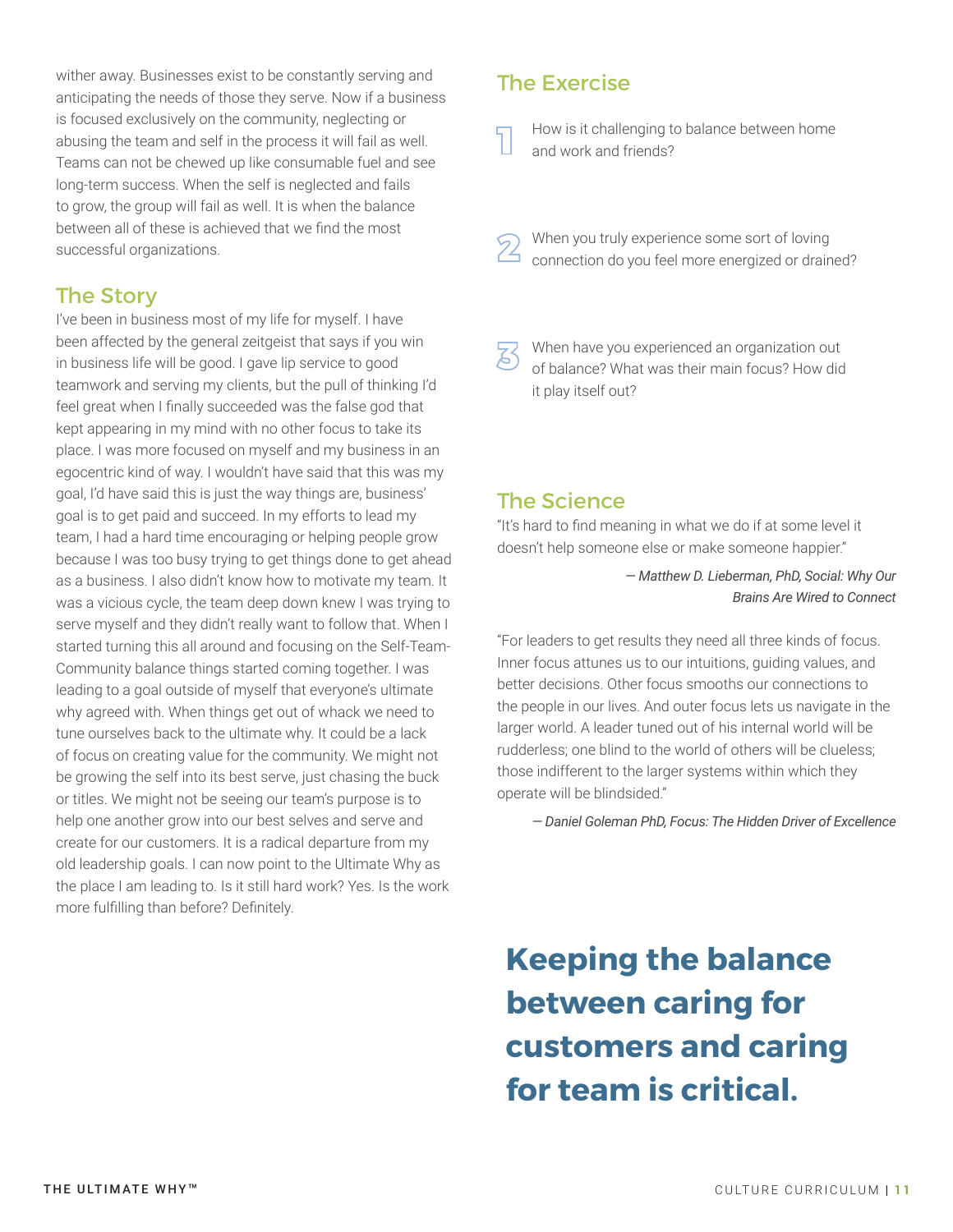# **H O W D O WE LOVE?**

#### The Idea

The Ultimate Why has three main "hows". They are Being Known, Emotionally Engaging, and Promising. Imagine a marriage without one of these three. If you don't feel known and understood, both for who you are and how you live, you feel alone and disconnected. If there is no emotional engagement where you show up in the present and spend time, you'd feel distant and alone. If there is no promise, no commitment that you will always be there, then soon you will feel things slipping away. Knowing how to do connection is essential not only for a marriage but for every significant human relationship these three "hows" of Knowing Engaging and Promising are the foundation. In organizations individuals, teams and communities need to feel known. Organizations need to engage with the present needs of these groups, and they need to keep their promises to the individual the team and the community they serve. This is the Ultimate Why in action. Loving connection is the trifecta of these three aspects: **K**nowing, **E**motional **E**ngagement, and **P**romise. The acronym KEEP helps you to remember it. You are your brother's KEEPers.

#### Knowing

The more you know someone, the more they will feel appreciated by you. The more you know the history, traits, values, and the past of someone, the more you can serve and connect with them in ways that they appreciate. Knowing my wife helps me understand that as an introvert she doesn't love big parties, and prefers a quiet dinner out. Without knowing, you have a real hard time feeling loved as the other will be out of sync with you. You will not have shared much life with them to really understand their story. The soldiers who have done a tour together in Vietnam have a knowing. Siblings share a knowing. High School friends share a knowing. It is a profound aspect of relating that deepens our experience of one another.

#### Emotional Engagement

Second, loving connection requires emotional engagement. This occurs at moments ranging from the simple shared thank you at the checkout line to the profound look a couple shares when they see their child take his first steps. Or the fist bump when your team wins. The shared exhilaration when the deal is closed. It requires doing things, connecting, and sharing it with someone. This is basically when our brains light up with positive feelings saying hey that person gets me we are sharing this moment in the same way. At work, it involves things like respect, honor, trust, appreciation, fun, belonging, clarity, candor and consistency. Emotional engagement is an intentional behavior that results in a positive shared feeling.

#### Promise

Third, is promise. It is a bit more straightforward. We get this. It's a commitment, a decision to be there for someone else. This is a decision that has a vision of a future relational reality. The deeper the promises to one another the deeper and more profound the connection. We make promises to those we serve to create, improve, and be there for them as they use our product or service. Promises at work can fuel a desire to give more, better and deeper in the future. It is a commitment to grow and get better at what we do. Commitments that will cause us to have better gifts and service for others.

It is the weaving together of these three elements that make up the KEEPing of loving connection.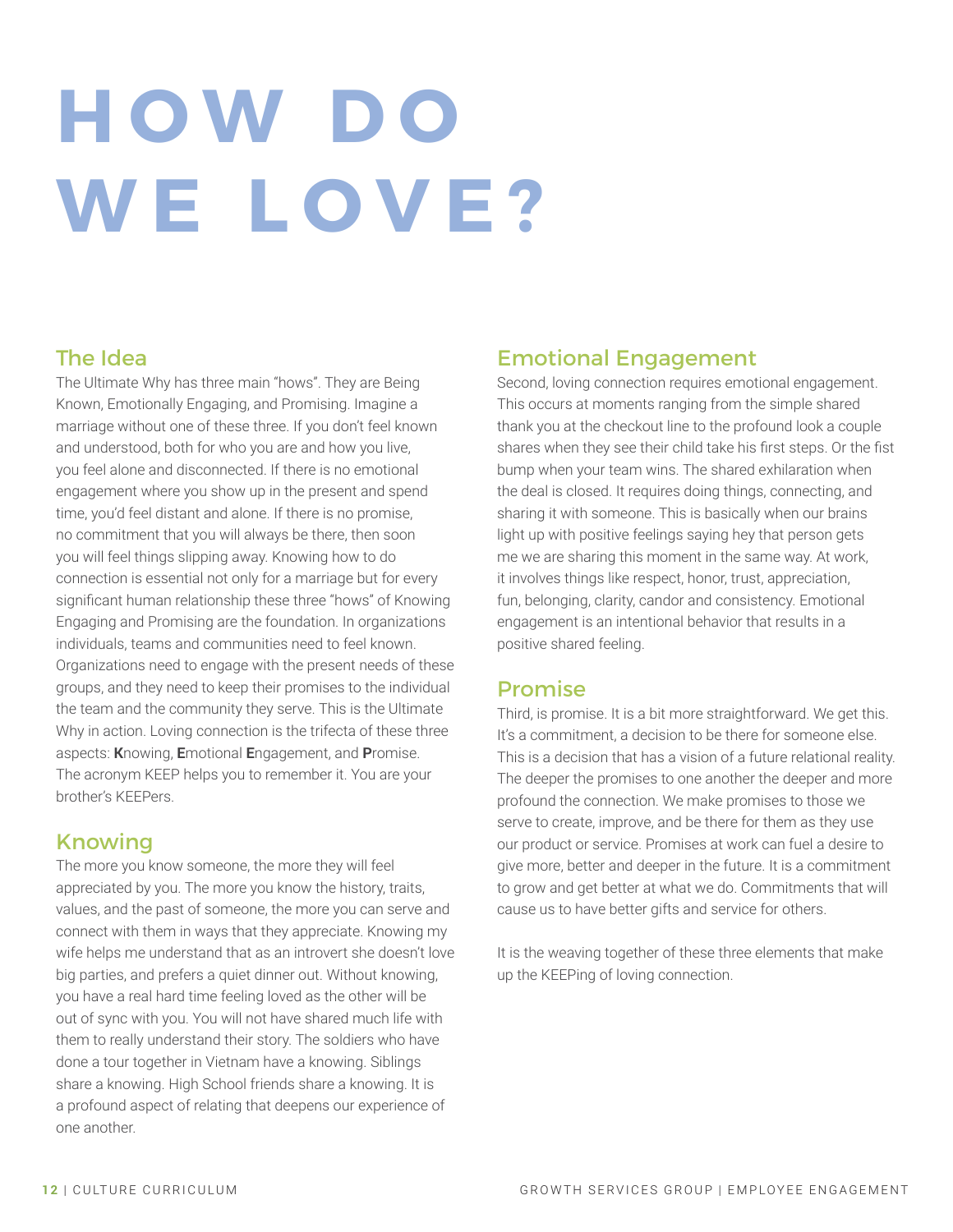

#### The Story

I have two friends and we call each other every month. One of my friends sat across from me in the lunchroom freshman year in high school, and we've been friends ever since, and we survived a 50/50 business partnership and are still friends. The other friend was a partner in the same business too. My kids call them uncle and they all came to my daughter's wedding. There is a long shared history. We know each other. The promises we gave to each other were deep when we were business partners. We pledged our finances, our work, and life energy to a commonly owned task. That business is now gone and promises are less binding, yet there is an implicit understanding our promises that we can call on each other for help and support, we're deep friends. We regularly call each other and connect. We can say a few words and know that it is shared by the other. We engage in life together though we are separated by states. These are relationships that I cherish and yes they are characterized by KEEP.

#### The Exercise

How does it feel to be known by someone who knew you since you were young vs. someone you just met?

- What would it feel like to have a parent who sent you checks so you could survive but was always gone and never talked with you?
- How does it feel when you take the time to emotionally engage with people even in small ways like looking a cashier in the eye and saying thank you, rather than not connecting at all?

#### The Science

Barbara Fredrickson PhD., author of *Love 2.0* calls it positivity resonance. It is a moment in time where two people share a moment of positive connection. This requires two people in a brain state that Allan Schore PhD called inter-subjectivity.

"So many believe that it is love that grows, but it is the knowing that grows and love simply expands to contain it."

#### *― Wm. Paul Young, The Shack*

"I feel keeping a promise to yourself is a direct reflection of the love you have for yourself. I used to make promises to myself and find them easy to break. Today, I love myself enough to not only make a promise to myself, but I love myself enough to keep that promise"

*― Steve Maraboli, Life, the Truth, and Being Free*

### **Keep is an acronym Knowing Emotional Engagement Promise**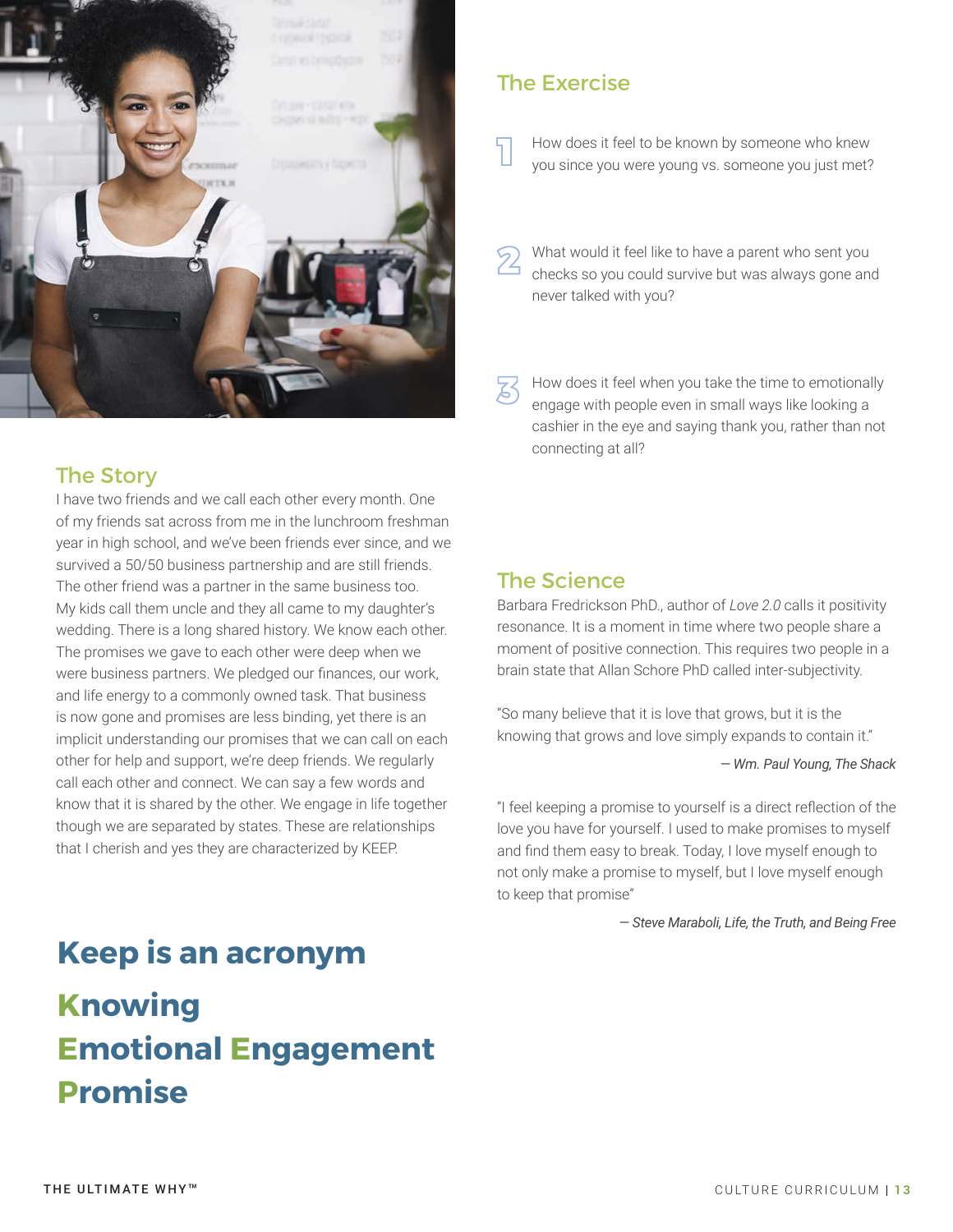# **T H E U L T I M AT E**  WHY CULTURE **CURRICULUM**

#### The Idea

Now that you know what the Ultimate Why is There is still a problem. In order to lead people and organizations, it takes more than knowledge of the Ultimate Why. It requires creating a culture based on the Ultimate Why™.

#### Culture Creation

Cultures are the embodiment of values, common behaviors and common meanings. Cultures are a powerful force that shapes individuals and groups. If you have lived in other cultures you can experience culture shock when people behave differently than you do, have different histories, and have different meanings that they share. In some cultures people kiss greetings, others find that very awkward. Some interrupt when talking, others find that rude. Some cultures belch to show how they appreciated the food, others think that's gross. You get the idea, cultures shape how we think and act as a group and individuals. It is culture that is the foundation for how groups act, and every organization has a culture. Most culture in organizations is not intentionally cultivated. To change a culture takes an intentional sustained effort. The culture curriculum has a very intentional process to begin to help us find our deepest values in the Ultimate Why. The Ultimate Why™ creates a culture of accountability where everyone is talking, acting and living in the same direction.

#### Focus over Time

The Ultimate Why Culture Curriculum™ focuses organizations on the one key motivation. Our curriculum guides your teams to break down the Ultimate Why™ to practical implementation with seminars and weekly discussions. It requires a method to focus on the Ultimate Why, day-in- and day-out. The job of leaders is to focus the mind of the organization on what is important, according to Henry Cloud. Without this focus, the organization will go to disorder. People not focused on their deepest values will begin to lose value in what they are doing. They will get lost in the drudgery of the small things of life.

#### New Habits

Growing means becoming more emotionally and socially intelligent. Growing that inner fortitude and wisdom that will allow us to react in loving connecting ways in all of our life's circumstances takes a lifetime. We never become perfect, yet we do see progress as time goes by and we intentionally work at it. It actually involves physically rewiring your brain. As you begin to think and act differently, the physical makeup of your brain will physically change. This change doesn't happen overnight, this is why it is important to persist and to have patience. We have a cycle of activities that focus you on growing for several weeks which is sufficient time to create new habits. These habits will build on each other until your culture is changed.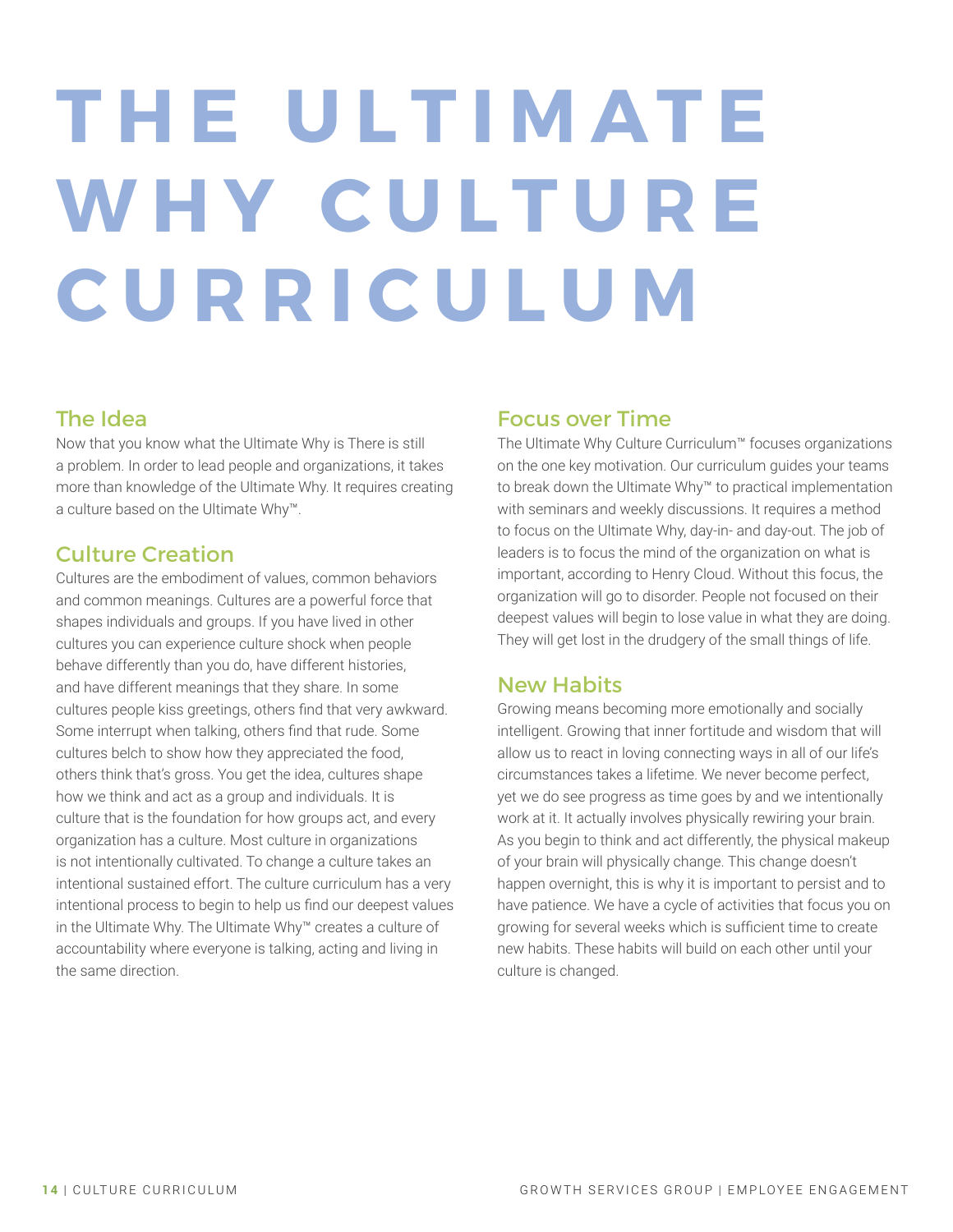In Part two of this book, you will unpack this amazing tool for focusing you and your team. It will take over half a year to complete the first time through and then we suggest you do it again to deepen your focus. Using this same workbook or one of our next workbooks that will take you deeper into the Ultimate Why. There is an online component that gives you even more material for your team leaders available at the UltimateWhy.com as well. So let's dive into creating a culture.

#### The Story

My personal journey has been a struggle. I have had both a lot of joy in my life and a significant amount of pain. Much of my pain has been in the arena of the workplace. Ironically, a good third of my work life has been in Christian organizations, most of which was very difficult with some notable exceptions. Often these organizations were serving the egos of their leaders, and the communities they served. The teams and individuals were sacrificed and not valued. My personal wiring makes me a thinker more than a relater. I was often drawn to leaders who had a goal or theory on their side, yet they missed the people in their lives. I think they missed the core message of our faith that the focus of Christianity is loving connection. In fact, the Bible makes the bold statement that all of its moral instruction, all its business regulations, all of the everyday life wisdom, all of life is summed up in one statement: Love your neighbor as yourself. Losing this focus in my life and business has brought pain and frustration. Somehow it seems easier to focus on some other goal than on loving connection. As I labor to make this correction in life, I am beginning to realize that I have all I want right in front of me. The people that surround me are the sources of life and joy. Life is about giving and serving them. It is a journey that I am intentionally setting out to grow into. I hope you will join me on this journey.

#### The Exercise

Are you intentionally trying to grow your best serve?

What would it look like if your team was focused on helping each other grow into the best versions of yourselves?

What would it look like if you lived in an Ultimate Why Culture?

#### The Science

"Directing attention toward where it needs to go is a primal task of leadership."

*― Daniel Goleman PhD, Focus: The Hidden Driver of Excellence*

"Why is culture so important to a business? Here is a simple way to frame it. The stronger the culture, the less corporate process a company needs. When the culture is strong, you can trust everyone to do the right thing."

*— Brian Chesky, co-founder and CEO, Airbnb*

"Culture is the deeper level of basic assumptions and beliefs that are shared by members of an organization, that operate unconsciously and define in a basic 'taken for granted' fashion an organization's view of its self and its environment."

*— Edgar Schein, Author and former MIT professor*



### **Culture changes by intentional focus.**